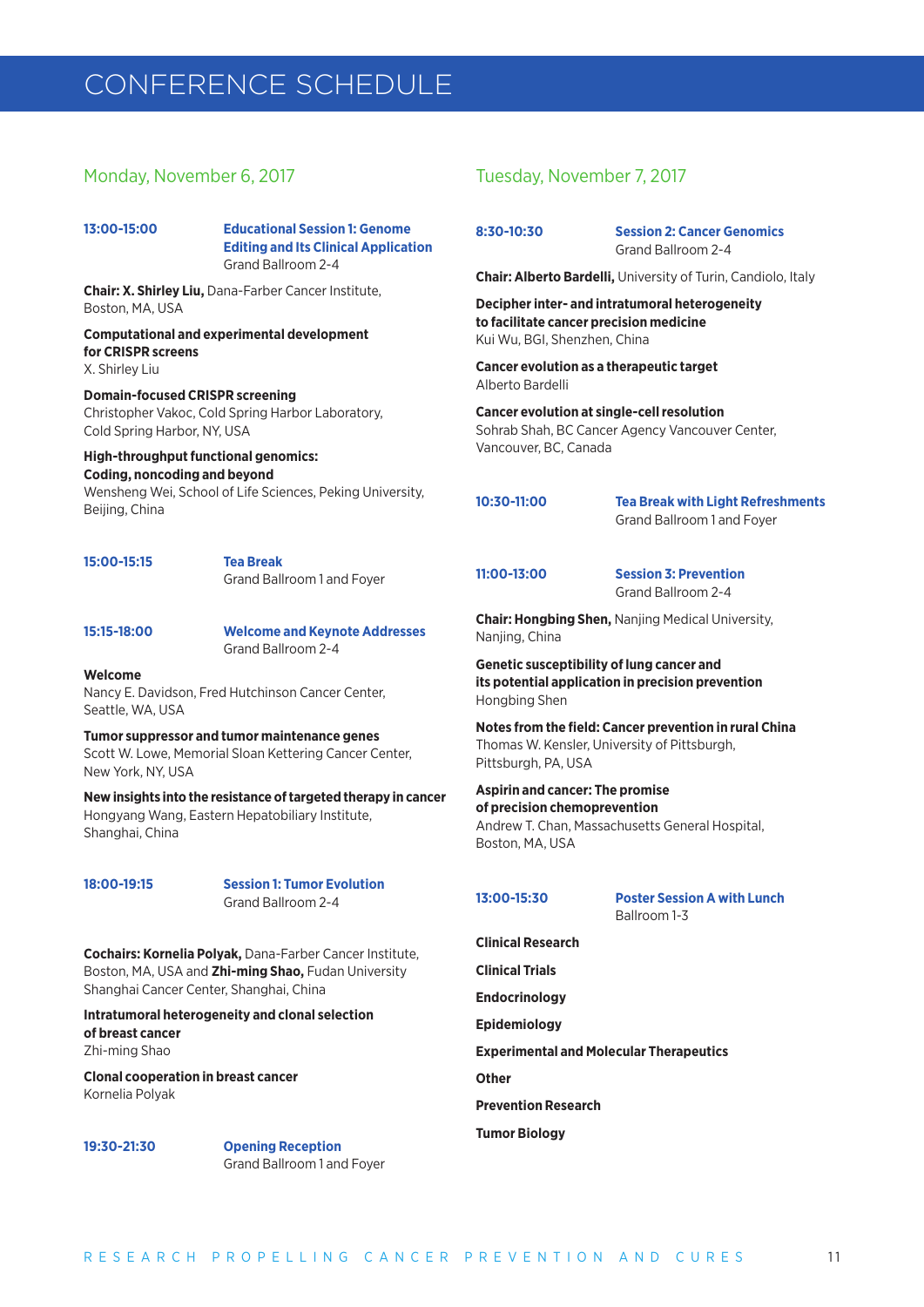# CONFERENCE SCHEDULE

### **15:30-17:30 Session 4: Metabolism** Grand Ballroom 2-4

**Cochairs: Chi Van Dang,** Ludwig Institute for Cancer Research, New York, NY, and The Wistar Institute, Philadelphia, PA, USA and **Shimin Zhao,** Fudan University School of Life Sciences, Shanghai, China

## **MYC and metabolic vulnerabilities of cancer** Chi Van Dang

**Metabolic regulation of mitochondrial and lipid activity in renal cell cancer** Amato Giaccia, Stanford University, Stanford, CA, USA

**Regulation of DNA synthesis by APC/CCDH1** Shimin Zhao

# Wednesday, November 8, 2017

### **8:00-8:30 Special Session: PreCancer Atlas** Grand Ballroom 2-4

**PreCancer Atlas: A window to comprehensive profiles of precancer lesions**

Sudhir Srivastava, National Cancer Institute, National Institutes of Health, Bethesda, MD, USA

### **8:30-10:30 Session 5: TME and Inflammation** Grand Ballroom 2-4

**Chair: Morag Park,** McGill University Goodman Cancer Center, Montreal, QC, Canada

**Functional heterogeneity of the triple-negative breast cancer immune microenvironment** Morag Park

**Systemic and microenvironmental determinants of cancer progression and metastasis** 

Sandra S. McAllister, Brigham and Women's Hospital, Boston, MA, USA

# **Modifying tumor microenvironment and immunity through tumor vessel normalization**

Gou Young Koh, Korea Advanced Institute of Science and Technology (KAIST), Daejeon, Republic of Korea

**10:30-11:00 Tea Break with Light Refreshments** Grand Ballroom 1 and Foyer

**11:00-13:00 Session 6: Immunology** Grand Ballroom 2-4

**Chair: Alberto Mantovani,** Humanitas University, Rozzano, Italy

**Anti-angiogenic conditioning of the tumor immune microenvironment** Michele De Palma, Swiss Federal Institute of Technology (EPFL), Lausanne, Switzerland

**Innate immunity, inflammation and cancer: From bench to bedside**  Alberto Mantovani

**Cancer immunotherapy targeting Treg cells** Shimon Sakaguchi, Osaka University, Osaka, Japan

**13:00-15:30 Poster Session B with Lunch** Ballroom 1-3

**Bioinformatics and Systems Biology**

**Cancer Chemistry**

**Experimental and Molecular Therapeutics**

**Immunology**

**Molecular and Cellular Biology, Genetics**

**Tumor Biology**

**15:30-17:30 Session 7: Epigenetics** Grand Ballroom 2-4

**Chair: Meiyu Geng,** Chinese Academy of Sciences, Shanghai, China

**HDAC inhibitors in solid tumors: Opportunities and challenges** Meiyu Geng

**Targeting aberrant gene silencing in cancer**  Jean-Pierre J. Issa, Fox Chase Cancer Center, Philadelphia, PA, USA

**Epigenetic drivers, passengers, and innocent bystanders** James G. Herman, University of Pittsburgh Cancer Institute, Pittsburgh, PA, USA

**17:30-18:00 Tea Break with Light Refreshments** Grand Ballroom 1 and Foyer